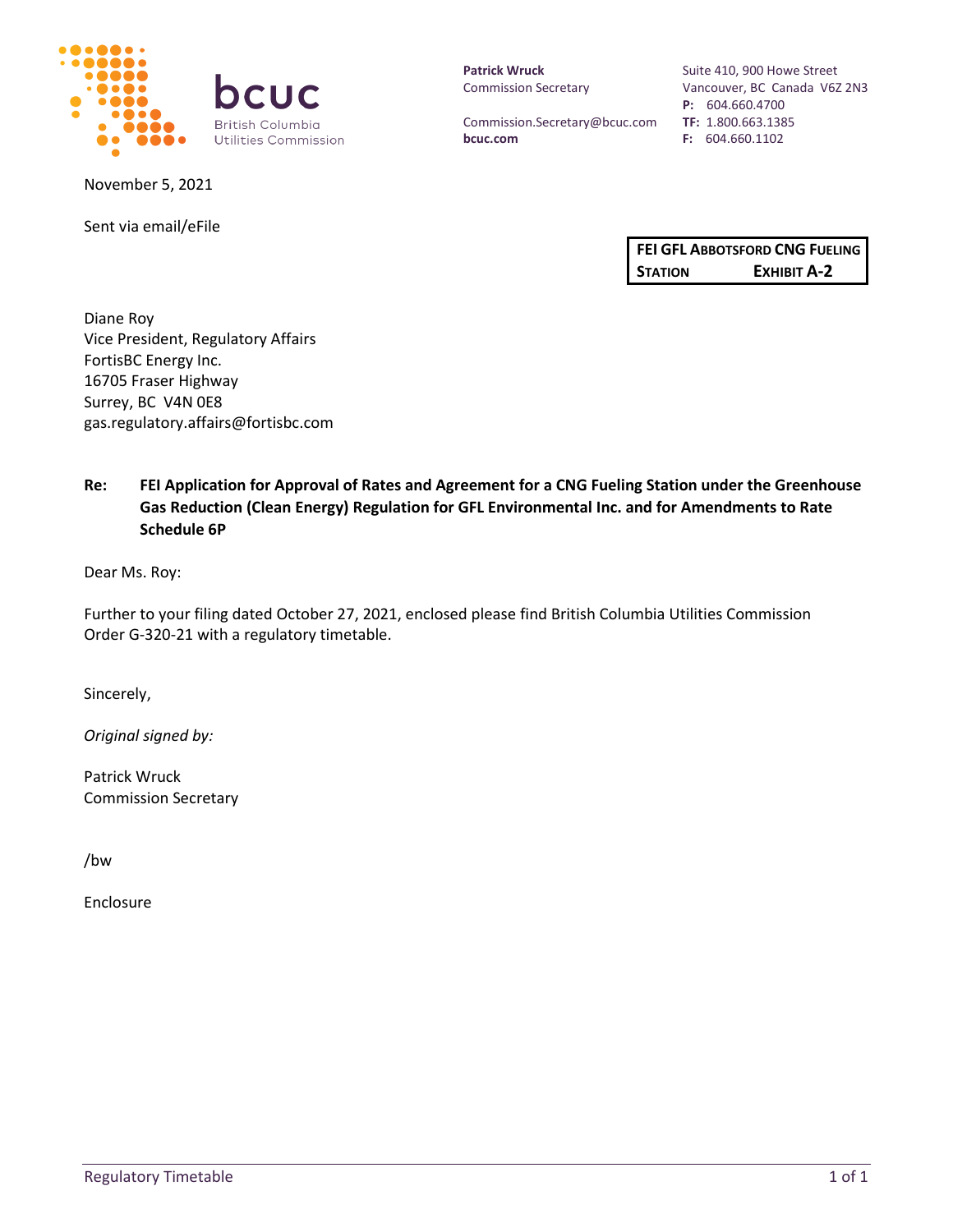

Suite 410, 900 Howe Street Vancouver, BC Canada V6Z 2N3 **bcuc.com**

**P:** 604.660.4700 **TF:** 1.800.663.1385 **F:** 604.660.1102

### **ORDER NUMBER**

**G-320-21**

IN THE MATTER OF the *Utilities Commission Act*, RSBC 1996, Chapter 473

and

FortisBC Energy Inc.

Application for Approval of Rates and Agreement for Constructing and Operating a Compressed Natural Gas Fueling Station under the Province's Greenhouse Gas Reduction (Clean Energy) Regulation for GFL Environmental Inc. and for Amendments to Rate Schedule 6P – Public Service – Natural Gas Refueling Service Tariff and Rates

#### **BEFORE:**

W. M. Everett, QC, Commissioner B. A. Magnan, Commissioner R. I. Mason, Commissioner

on November 5, 2021

### **ORDER**

#### **WHEREAS:**

- A. On October 27, 2021, FortisBC Energy Inc. (FEI) applied to the British Columbia Utilities Commission (BCUC), pursuant to sections 59 to 61 and 89 of the *Utilities Commission Act* (UCA), for approval of the following:
	- 1. The rate design and rates established in a Fueling Services Agreement and amending agreement to the Fueling Services Agreement (Amending Agreement No. 1) between FEI and GFL Environmental Inc. (GFL) (collectively GFL Agreement) for Compressed Natural Gas (CNG) fueling service at the fueling station located in Abbotsford, BC (GFL Abbotsford Fueling Station) on an interim and refundable basis, effective November 15, 2021; and
	- 2. Amendments to Rate Schedule 6P Public Service Natural Gas Refueling Service (RS 6P) tariff and rates, on an interim non-refundable/non-recoverable basis, to accommodate point-of-sale public fueling at the GFL Abbotsford Fueling Station, effective November 30, 2021. Due to the nature of the service, FEI states that it will not have the ability to refund or recover any differences between interim and permanent rates for public users (Application);
- B. FEI requests that the live financial model filed as Appendix C to the Application be held confidential on the basis it is the result of significant development effort by FEI on behalf of its customers and therefore the formulas and configuration of the model are commercially sensitive;
- C. On December 14, 2020, FEI entered into a Fueling Services Agreement and on September 22, 2021, Amending Agreement No. 1, which established the terms, conditions and rates for GFL to receive CNG fueling service from the GFL Abbotsford Fueling Station;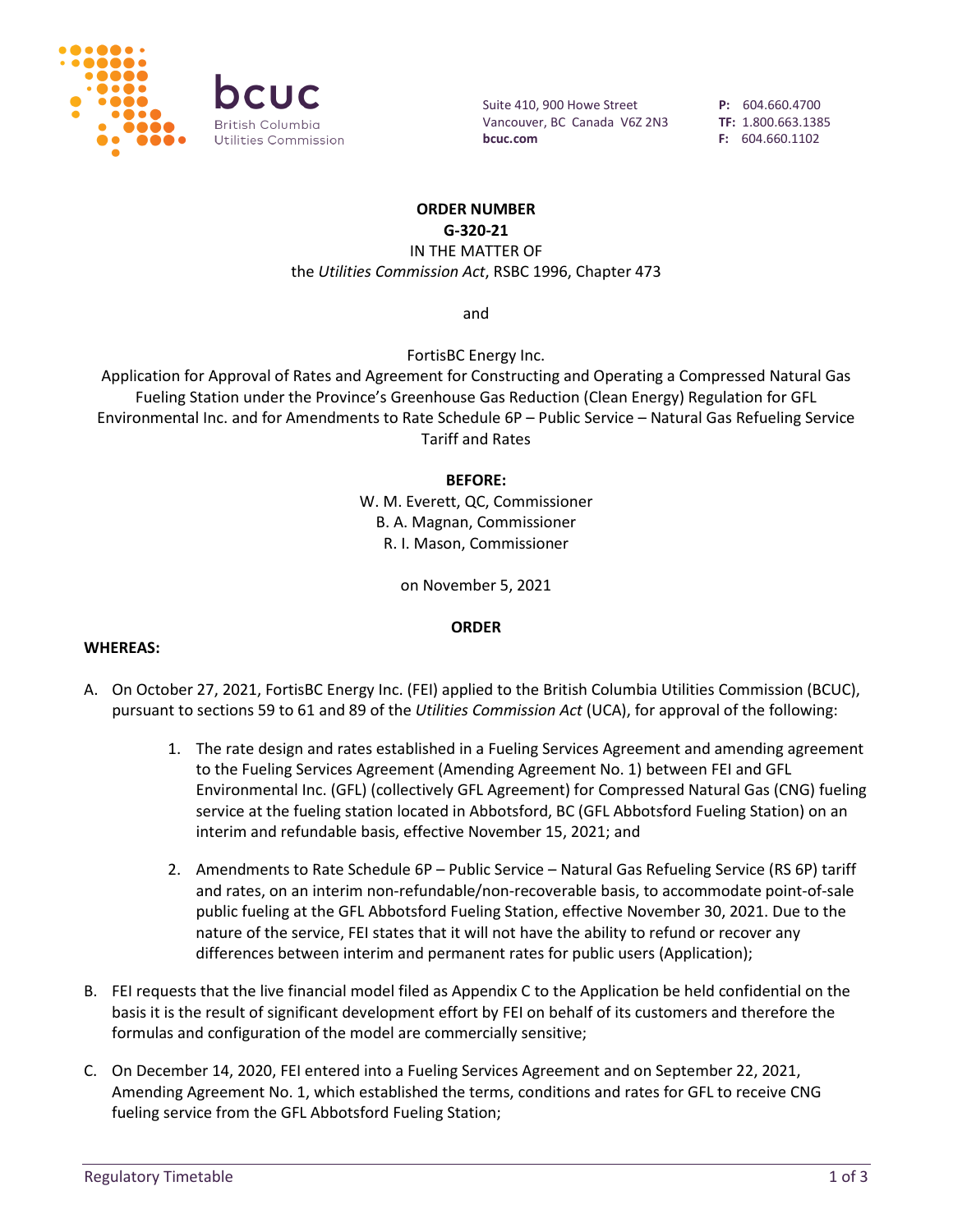- D. FEI states it has secured a capital contribution under the Government of Canada's Natural Resources Canada (NRCan) Electric Vehicle and Alternative Fuel Infrastructure Deployment Program towards the development and construction of the GFL Abbotsford Fueling Station. Under the funding contribution agreement between NRCan and FEI for the GFL Abbotsford Fueling Station, FEI is required to provide public fueling access to the station by December 31, 2021; and
- E. The BCUC has commenced its review of the Application and determines that the interim rates applied for are warranted, and also considers that public notification and a regulatory timetable is warranted to review whether the GFL Abbotsford Fueling Station is a prescribed undertaking as provided in the Greenhouse Gas Reduction (Clean Energy) Regulation.

**NOW THEREFORE** pursuant to sections 59 to 61 and 89 of the UCA, the BCUC orders as follows:

- 1. FEI is approved to use the rate design and rates established in the GFL Agreement on an interim and refundable/recoverable basis, effective November 15, 2021.
- 2. FEI is directed to file an application with the BCUC seeking permanent rates upon the determination of the actual capital expenditures of the GFL Abbotsford Fueling Station.
- 3. FEI is directed to refund to/recover from GFL the variance between the interim rates and the permanent rates, as finally determined by the BCUC following the application to be filed by FEI seeking permanent rates, with interest calculated at the average prime rate of FEI's principal bank for its most recent year.
- 4. The BCUC consents to the proposed amendments and rates to RS 6P, for public fueling at the GFL Abbotsford Fueling Station, as set out in the Application on an interim basis, effective November 30, 2021. Any variance between the interim rates and the permanent rates will not be refundable to or recoverable from customers under RS 6P.
- 5. FEI is to file the GFL Agreement in tariff supplement form and the revised RS 6P tariff pages for endorsement by the BCUC within 30 days of the date of this order.
- 6. The live financial model filed as Appendix C to the Application is to be kept confidential due to its commercially sensitive nature.
- 7. A regulatory timetable as set out in Appendix A to this order is established for the review of the Application.
- 8. FEI must provide a copy, electronically where possible, of the Application and this order on or before Tuesday, November 16, 2021, to GFL and to all registered interveners in the FEI Application for Approval of Revised/Renewal Rates for the Langford, BC CNG Fueling Station proceeding and the FEI Annual Review for 2022 Rates Application proceeding.
- 9. FEI must post this order on its website, and publish it on its Twitter, LinkedIn and Facebook social media platforms, on or before Tuesday, November 16, 2021. FEI must also publish weekly reminder notices on each of these platforms until the conclusion of the intervener registration period on Wednesday, December 1, 2021.
- 10. In accordance with the BCUC's [Rules of Practice and Procedure,](https://docs.bcuc.com/documents/participant-info/g-15-19_bcuc_rules_of_practice_and_procedure.pdf) parties who wish to actively participate in this proceeding must complete the Request to Intervene Form, available on the BCUC's website at [https://www.bcuc.com/Forms/RequestToIntervene,](https://www.bcuc.com/Forms/RequestToIntervene) by the date established in the regulatory timetable.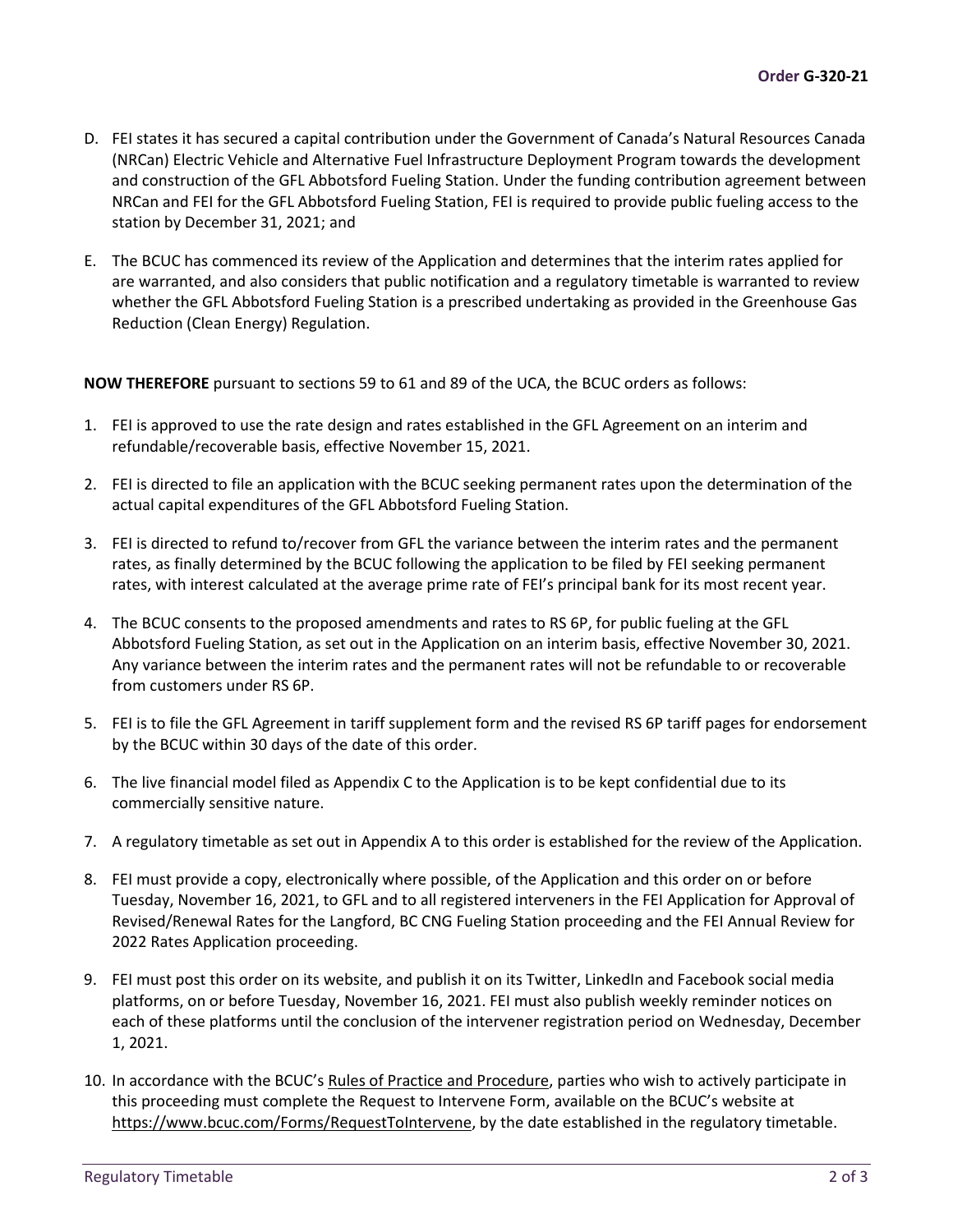11. Any party wishing to provide comments on the Application is invited to submit a letter of comment in accordance with the BCUC'[s Rules of Practice and Procedure.](https://docs.bcuc.com/documents/participant-info/g-15-19_bcuc_rules_of_practice_and_procedure.pdf) Letters of comment must be submitted on the BCUC's website at [https://www.bcuc.com/Forms/LetterOfComment.](https://www.bcuc.com/Forms/LetterOfComment)

**DATED** at the City of Vancouver, in the Province of British Columbia, this........... 5<sup>th</sup> ............day of November 2021.

BY ORDER

*Original signed by:*

W. M. Everett, QC Commissioner

Attachment